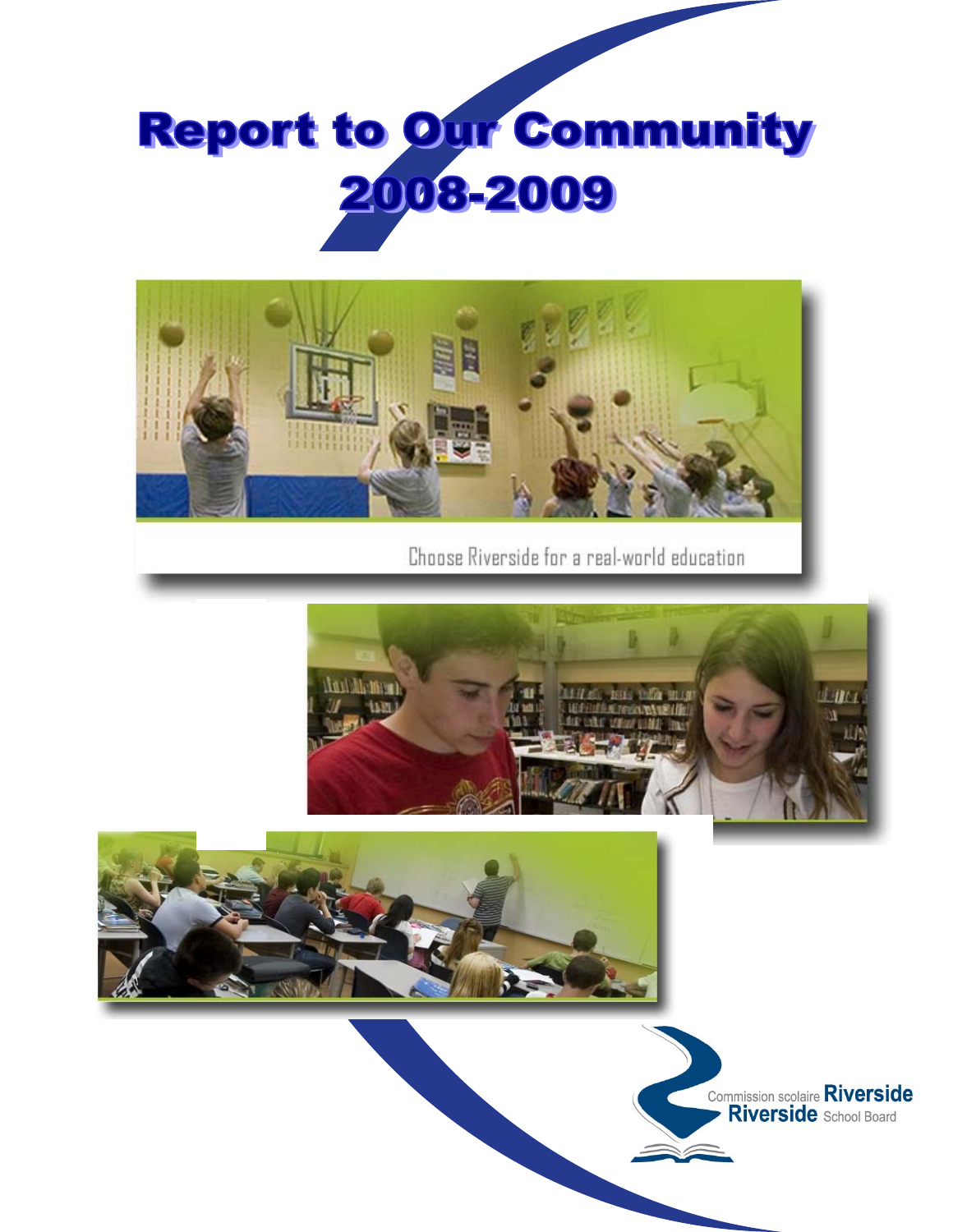## **Message from the Chairman** and Director General

#### **Board Strategic Plan**

As foreseen, important actions designed to improve the success of Riverside students were undertaken in each of the five strands of the Board Strategic Plan in 2008-2009: literacy, mathematics, success for special needs, safe & caring schools and vocational education. Details of those actions and achievements are described later in this Annual Report.

#### **Planning for Future Directions for Riverside School Board**

In the past five years, Riverside School Board has unfortunately experienced a continued decline in elementary enrolment of over 1400 students. This has been accompanied by a corresponding decline in revenues to support administrative services and building upkeep. As well, the Board felt a pressing need to review the organization of its programs and services to ensure the maintenance of high standards and of our continued capacity to compete successfully with neighbouring school boards and private schools and increasingly attract parents and students to a Riverside education.

To that end, a Townhall meeting was held in November 2008, bringing together approximately 200 parents, employees, students, commissioners and community partners to look at the way in which Riverside has evolved in the first ten years of its existence (1998-2008). Participants also identified and prioritized values, programs and services with a view of helping the Board chart the course of its direction over the next ten years.

In April of 2009, after numerous meetings and the consideration of recommendations made by Board and school administration, the Council of Commissioners adopted a report recommending a reorganization of its schools for 2010-2011 and a timeline for consultation of the Riverside community. The consultation process included information sessions and an extended opportunity to engage in dialogue with the communities affected by the

recommendations. If accepted in December 2009, this will result in a consolidation of elementary schools and the merger of population in the central area of the Board's territory.

#### **Promotion of Riverside School Board**

Numerous strategies were put in place in 2008-2009 to attract new students to Riverside schools and to retain students, especially in the transition from elementary to secondary schooling.

Actions undertaken included: a new advertising strategy for pupil registration in the winter of 2009 that involved the development of promotional posters and their distribution in key locations throughout our territory (e.g. CPE's, CSSS's, real estate offices, community centres, etc.), ongoing development of E-News and the Board's website and a new-look Annual Report that incorporated a promotional component.

Strategies that were pursued to retain students in the transition from elementary to secondary included visits by high school principals and students to feeder elementary programs to promote the programs, activities and services they offer, distribution of the promotional booklet on Riverside secondary schools and open houses organized by all secondary schools.

#### **Introduction of New Programs**

Our ongoing commitment to vocational education was confirmed through the introduction/pursuit of additional vocational options in health care and the identification of other options that we would strive to obtain for the benefit of our students (e.g. refrigeration and air conditioning, repair of natural gas equipment and general building maintenance).

The 2008-2009 school year saw the development of an arts concentration program at Heritage Regional High School to be introduced in 2009-2010.

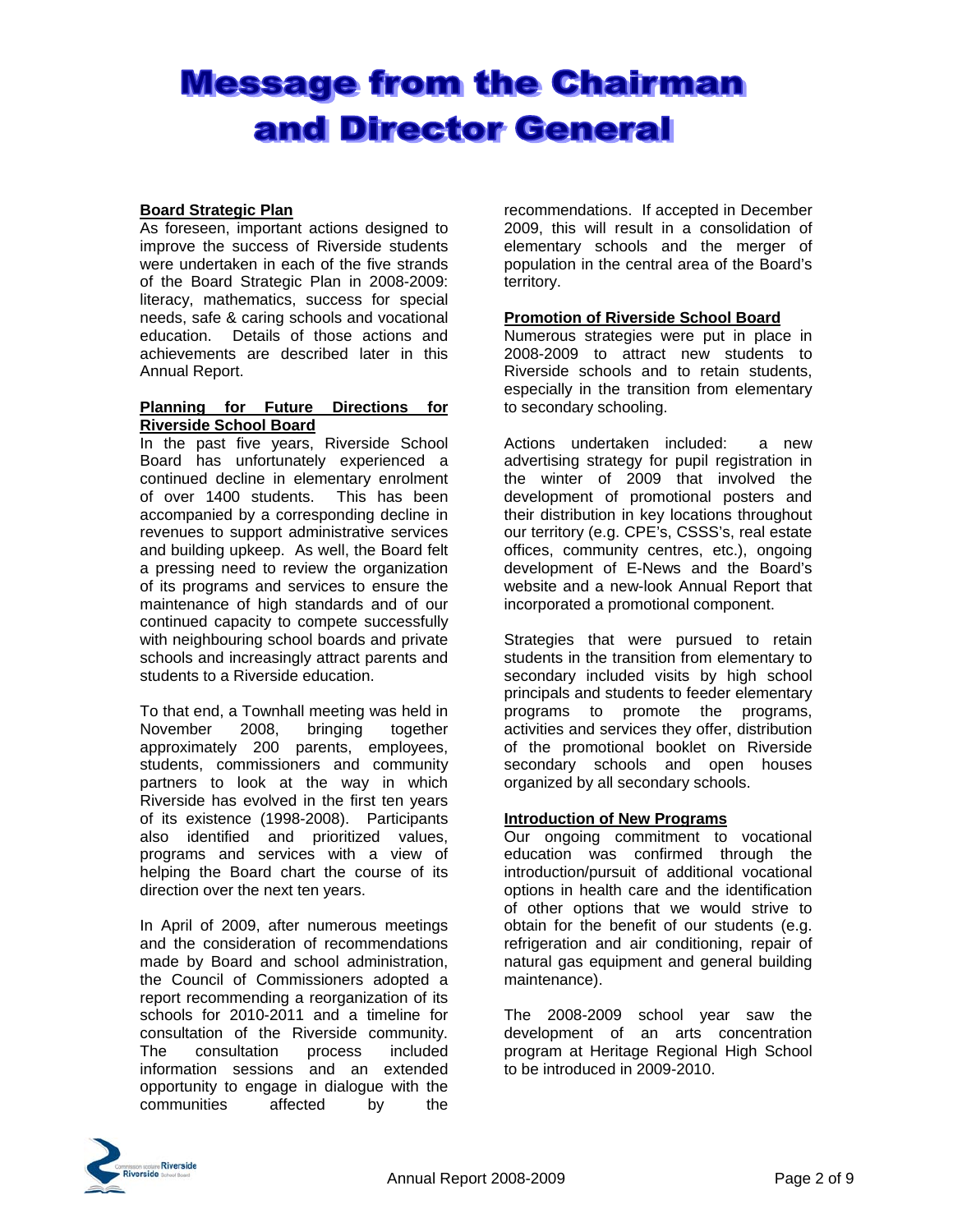#### **Policy and By-Law Development**

The following were adopted in 2008-2009 to reinforce our values and guide our actions as a school board, in the future:

> Healthy Living Policy Policy on the Continued Operation or Closure of a School Code of Ethics for Commissioners By-Law 13: Delegation of Powers to School Principals and Centre **Directors**

#### **Major Capital Investments**

#### **ACCESS Riverside**

The \$4 million MELS-financed extension to our Adult and Vocational Education Centre on Cleghorn Street in St. Lambert was completed in December of 2008. It allows us to now offer vocational education programs in stateof-the-art facilities much appreciated by our students and staff and that provide

high visibility given its location on the access to and from the Victoria Bridge.

#### **Chambly Academy**

The 2008-2009 school year also saw work begin on the fourth and final phase of the major renovations and construction project at Chambly Academy. This phase involved the use of proceeds (approximately \$3 million) from the sale of the land adjacent to Chambly Academy to provide the school with a new gym, new library, new cafeteria and new student services facilities.

Moira Bell, Chairman

Kevin Lukian, Director General

# **Report on the 2008-2009 Strategic Plan**

**SAFE AND CARING SCHOOLS**

#### **GOAL 1**

**1.1 To implement a global Emergency Measure Program to foster a healthy and safe environment and to help schools comply with Riverside School Board's Health and Safety Policy** 

Goal 1 of the Safe & Caring Schools strands focuses, on one hand, on helping school principals comply with the new Health & Safety Policy. Templates and list of documents to be included in the Annual Report were prepared and transmitted to school principals.

It also focuses, on the other hand, on the preparation of a new complete Emergency Measure Program (EMP) for all schools. With the help of a consultant, the documents are to be finalized and implemented into test schools for the end of June. The two test schools are John Adam and St. Lambert

Elementary.

Once the implementation is finalized in the two test schools, corrections and changes to the Emergency Measure Programs will be made prior to implementation in the rest of the school board.

#### **GOAL 2**

- **1.1 To ensure that all members of the Riverside community are aware of and understand the expected behaviours which develop, nurture and sustain a safe and caring educational environment**
- **1.2 To establish a culture that embraces this by communication and promotion of the Code of Conduct to the Riverside community**

Sufficient additional copies of the Code of Conduct are distributed to new community members, staff and students.

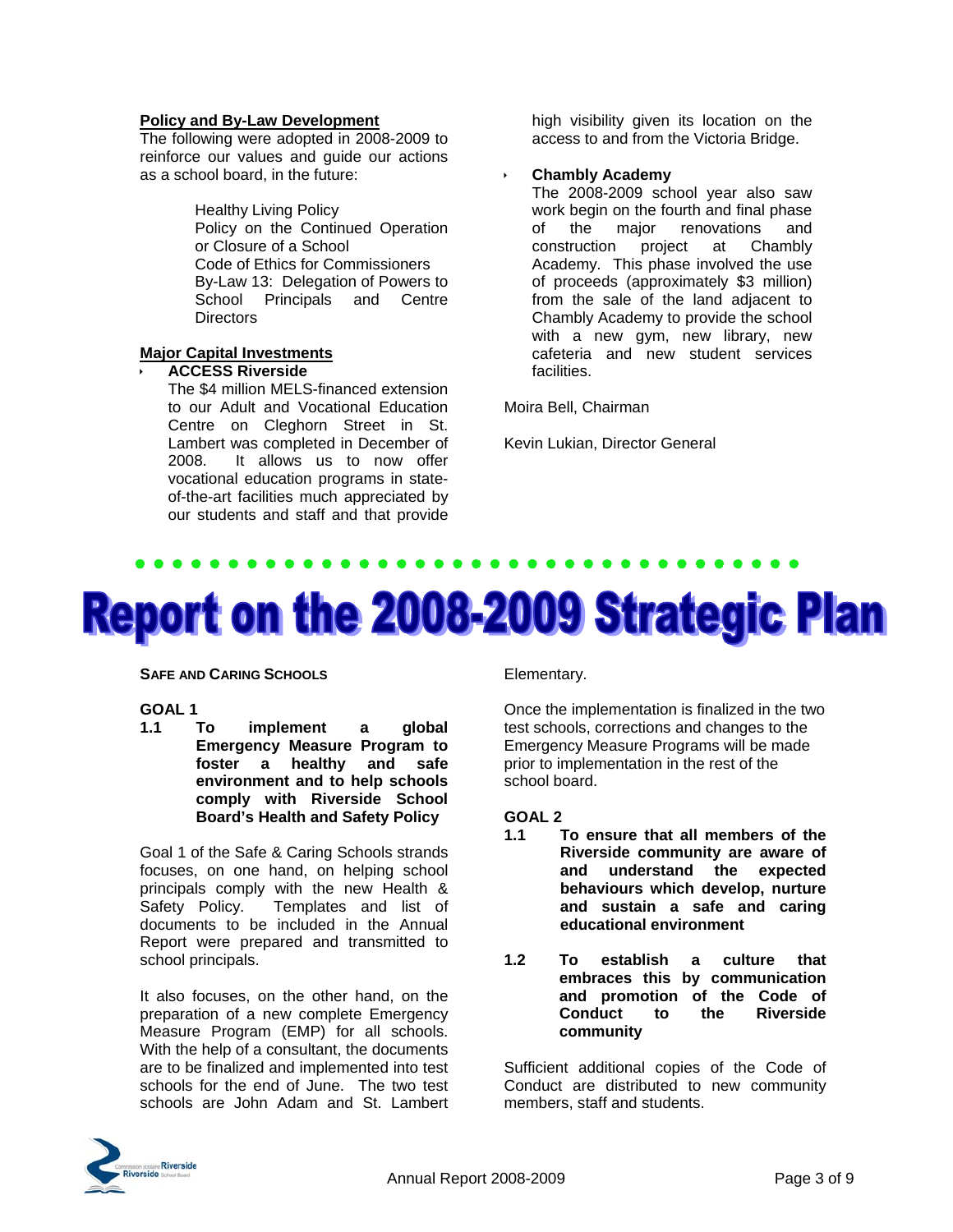The Code of Conduct is incorporated in schools, using a cross-curricular approach. Emphasis is put on promoting responsibility, respect, civility and academic excellence in a safe environment. All Principals are thus committed to providing a stimulating and caring environment which enables all students to achieve personal success.

A version of the Code of Conduct for student agendas in a child-friendly language is developed for both sectors, elementary and secondary.

**GOAL 3 1.1 To ensure that existing intervention programs at the school level, school board level and community level effectively respond to the needs of Riverside School Board students and contribute to making our schools safer and more caring environments**

The intervention programs selected are: Transitions and YIELD at the secondary level and Second Steps/Steps to Success and interventions to address bullying and self-esteem at the elementary level.

TRANSITIONS: The assessment process consisted of surveys, focus groups and tracking of students. 122 surveys were sent to students, parents and Riverside employees who are, or have been, involved with Transitions students. Six focus groups composed of parents, students, Riverside employees, Commissioners, and past and present Transitions Coordinators were held. Tracking of Transitions students for the past 4 years was completed. Results and recommendations will be presented in May-June.

SECOND STEPS / STEPS TO SUCCESS and INTERVENTIONS TO ADDRESS BULLYING AND SELF ESTEEM: The assessment process involved sending questionnaires to all teachers, viceprincipals and principals in the elementary schools. Data is in the process of being collected and compiled. Results will be presented early June.

YIELD: A survey is in the process of being



In 2009–2011 the focus will be to complete the assessment of selected interventions, make recommendations to schools and examine intervention programs already in place in outer jurisdictions.

#### **LITERACY AT THE ELEMENTARY LEVEL**

**GOAL 1** 

- **1.1 To increase the professional knowledge and confidence of teachers with regard to targeted strategies**
- **1.2 Through this focused teacher training, to improve the literacyrelated competencies of students**

The major thrust over the three years is to equip teachers with Literacy Toolboxes.

Cycle 2 Reading Comprehension Toolbox sessions planned for this year have taken place. Teachers will continue with the Writing Traits Toolbox in 2009-2010. Although not included in the plan, in response to positive feedback and requests from schools, a group of Cycle 3 teachers will also be trained with the Reading Comprehension Toolbox during 2009-2010.

Writing Traits Toolbox piloting group sessions planned for this year have taken place. A draft plan for the implementation has been created. As well, resource teacher Reading Comprehension Toolbox sessions planned for this year have taken place and resource teachers will continue with the Writing Traits in 2009-2010.

Kindergarten Screening visits have taken place and meetings were held to plan support to students and teachers.

Scoring and analysis of pre-test and post-test results for teachers and students will be completed in late June.

As well, an update on the Literacy Strand was presented to the Education Committee on February 2, 2009. Furthermore, on a regular basis, both informal and formal feedback has been provided to the Assistant Director

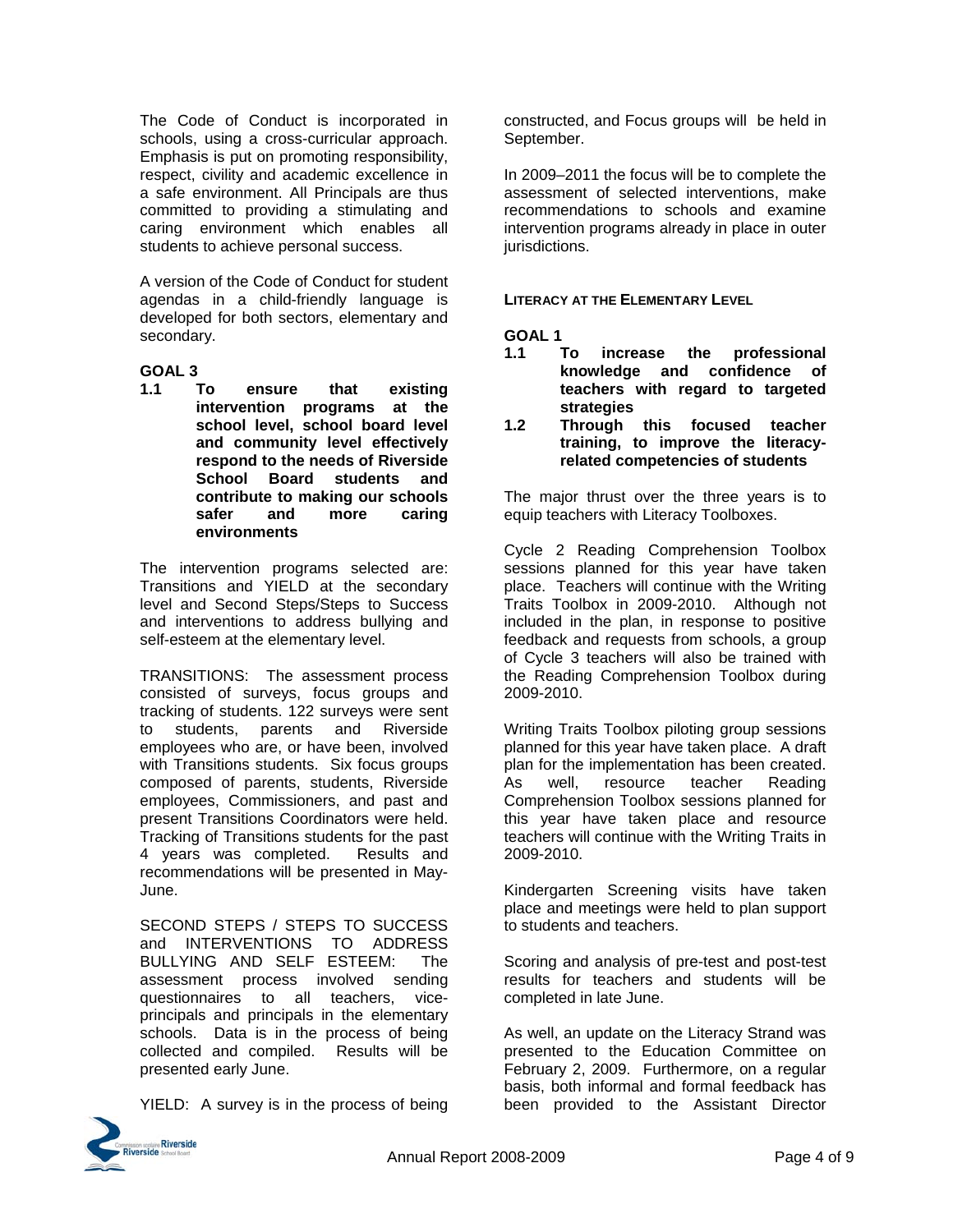General by the professionals spearheading the plan.

#### **MATHEMATICS AT THE ELEMENTARY LEVEL**

#### **GOAL 1**

#### **1.1. Improve the mathematics competencies of Elementary Cycle III students**

Twenty-five teachers from 17 schools (all RSB elementary schools with the exception of REACH, Royal Charles and Royal Oak) have participated in five half-day sessions. A resource binder containing competency 2 and 3 situations was created and distributed to the teachers.

Observable elements were introduced (determining what we expect to see in the students' work before evaluating the situation). Teachers were given an opportunity to grade situations using the observable elements. Time to create competency 2 and 3 situations and complete situational problems which no longer fit the new description was provided. This exercise will give teachers the expertise they need to design their own evaluation tools if they so choose.

Recommendations for 2009-2010: Schoolbased Math PLC: Cycle 3 teachers are ready to plan curriculum maps to identify essential content and essential skills to be taught within a specific year of the cycle. Design or identify (from a bank of situational problems) common evaluation tools that will provide evidence of student learning. My role would be to support the work of teachers in their development of the PLC.

#### **GOAL 2**

#### **2.1 Improve the mathematics competencies of Elementary Cycle II students**

Twenty teachers from 19 schools (all RSB elementary schools with the exception of REACH) were provided with five half-day opportunities to work in collaborative teams; to engage in discourse about mathematics, teaching and learning; and to observe the modeling of relevant, effective teaching strategies using the manipulatives provided in the toolbox.



#### **MATHEMATICS AT THE SECONDARY LEVEL**

#### **GOAL 1**

#### **1.1 Improve the mathematical competencies of students in Secondary Cycle**

The geometry manipulatives were delivered to the schools in December 2008. Thereafter, four toolbox professional development sessions were given to Secondary Cycle One teachers. The focus of the toolbox sessions was providing teachers with tools that will facilitate student competency development. This was done through the use of dynamic geometry software (Geonext and Geogebra), geometry manipulatives (pattern blocks, geoboards, tangrams, etc.) and literacy strategies in the mathematics classroom. In addition to the toolbox sessions, continuous support has been provided by the consultant to individual or small groups of teachers.

Recommendations for 2009-2010: After studying the results of the "Needs Assessment" questionnaire that was distributed to teachers during the 2007-2008 school year, and consulting with teachers, the consultant would recommend the development and delivery of toolbox sessions that focus on algebra. Teachers find it difficult to introduce algebra because algebraic concepts are somewhat abstract and the most challenging for students to grasp.

#### **STUDENTS WITH SPECIAL NEEDS**

#### **GOAL 1**

#### **1.1 To enable school teams to develop creative solutions to effectively address students with special needs**

In the fall of 2008, a Riverside School Board Resource Liaison Team was developed. This

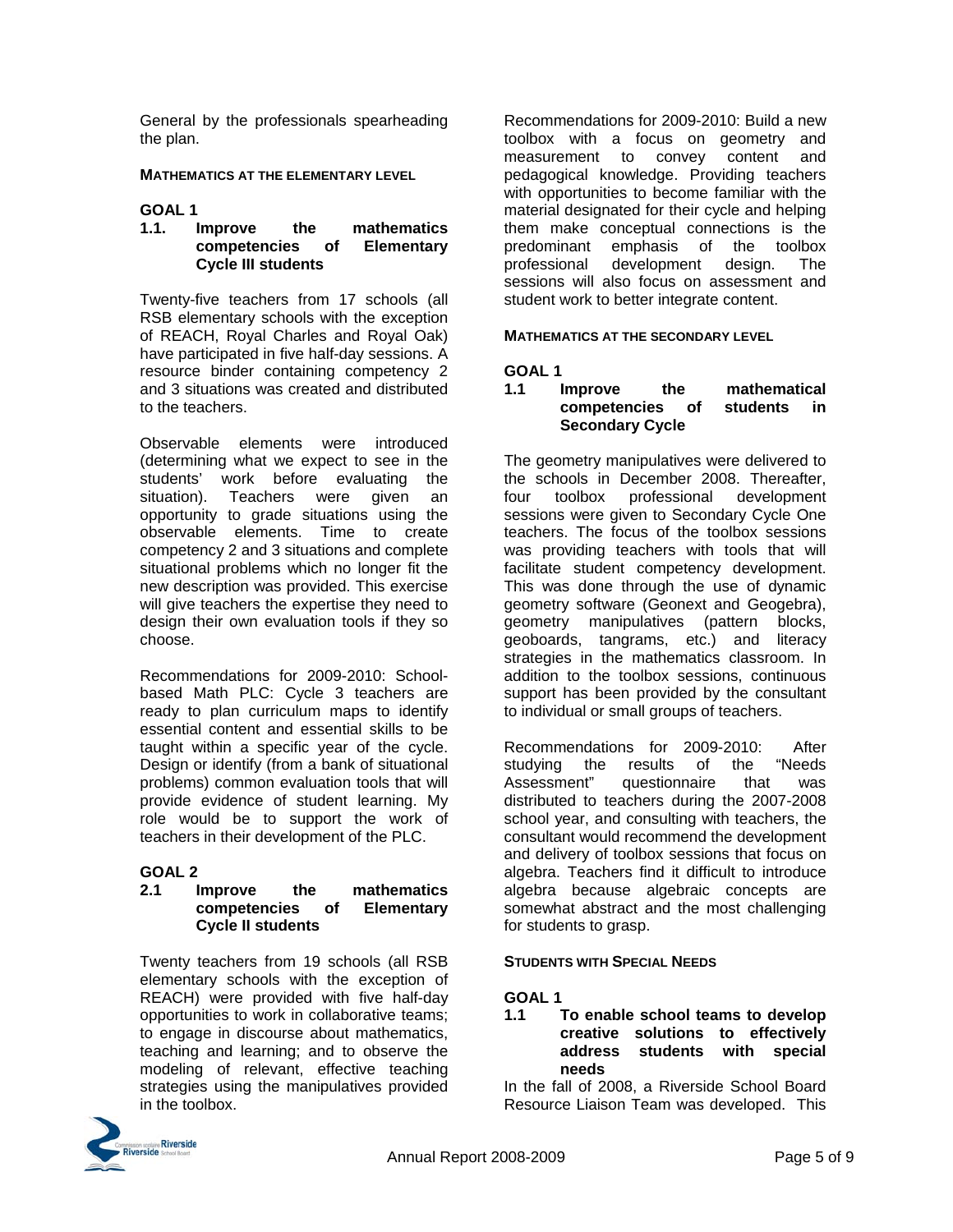new resource team consisted of two lead teachers visiting schools in order to ensure that resource teachers have available and ongoing support. Twenty half days have been allocated to the liaison team.

Throughout the year, resource teachers were provided with professional development activities to help create a strong and supportive network within the school/school board. Over 10 sessions were offered to the resource teachers. Topics included the role of a resource teacher, literacy, language disabilities, the new competency-based IEP, reporting for students with special needs and competency scales.

Throughout the year, professional development was provided for attendants, special education technicians and daycare educators. Twelve formal sessions were held. Topics included Autism Theory and Practical Classroom Strategies, Behaviour Management Systems, Child Development and the Brain and Working with Difficult Children. With many of these sessions both teachers and principals chose to attend as well. Many other sessions were held by our professionals in individual schools.

#### **GOAL 2**

**2.1 To ensure clear understanding regarding the purpose of the Individualized Educational Plan (IEP) among all partners, including parents** 

This goal is centered on the creation and implementation of a board wide IEP framework. The prototype IEP has been developed through GRICS and the focus will be on the implementation of the draft IEP in the 4 pre-identified schools along with the creation of a complementary guide to support the implementation. The quide details the IEP process and outlines what should be included in the IEP. The training will begin in August 2009. (St. John's [elementary & HS], St. Lambert, St. Mary's, and St. Lawrence.

The 2009-2011 Students with Special Needs Strand will continue to focus on the development of strategies to properly assess student needs and to implement appropriate support measures in schools.

#### **VOCATIONAL EDUCATION**

#### **GOAL 1**

#### **1.1 Make Vocational Education Information more accessible to the Riverside community**

We are continuing to develop promotional materials for each of the programs that ACCESS offers. This material will be used in high schools or other career fair in order to make people aware of what ACCESS can offer. The insert in the high school students' agenda was a great success as well as the flyer that was sent with the final report cards of all secondary 4 and 5 students. We received a lot of phone calls from parents who wanted to have more information on our services and programs. Also, all our pamphlets have been revamped.

Unfortunately, we did not participate in Riverside television broadcasts, since Mr. Rizkallah, the coordinator was not available for us because he was working on other projects.

We participated in various local and regional career fairs and conferences during the year.

#### **GOAL 2**

#### **2.1 Increase options with an emphasis on trade occupations**

In order to increase options with an emphasis on trade occupations, RSB has requested Plumbing and Heating and Pose de revêtements souples (a program which does not exist in English). Since three English Boards are requesting Plumbing and Heating on the next Strategic Plan of the 9 English Boards, we have to devise a plan B. We will request the following programs : Refrigeration, Building Maintenance, Réparations d'appareils au gaz naturel which does not exist in English. We will also request Pharmacy Technical Assistance.

We will continue to consider any AVS options that could be offered at ACCESS.

#### **GOAL 3**

#### **3.1 Increase accessibility to ACCESS**

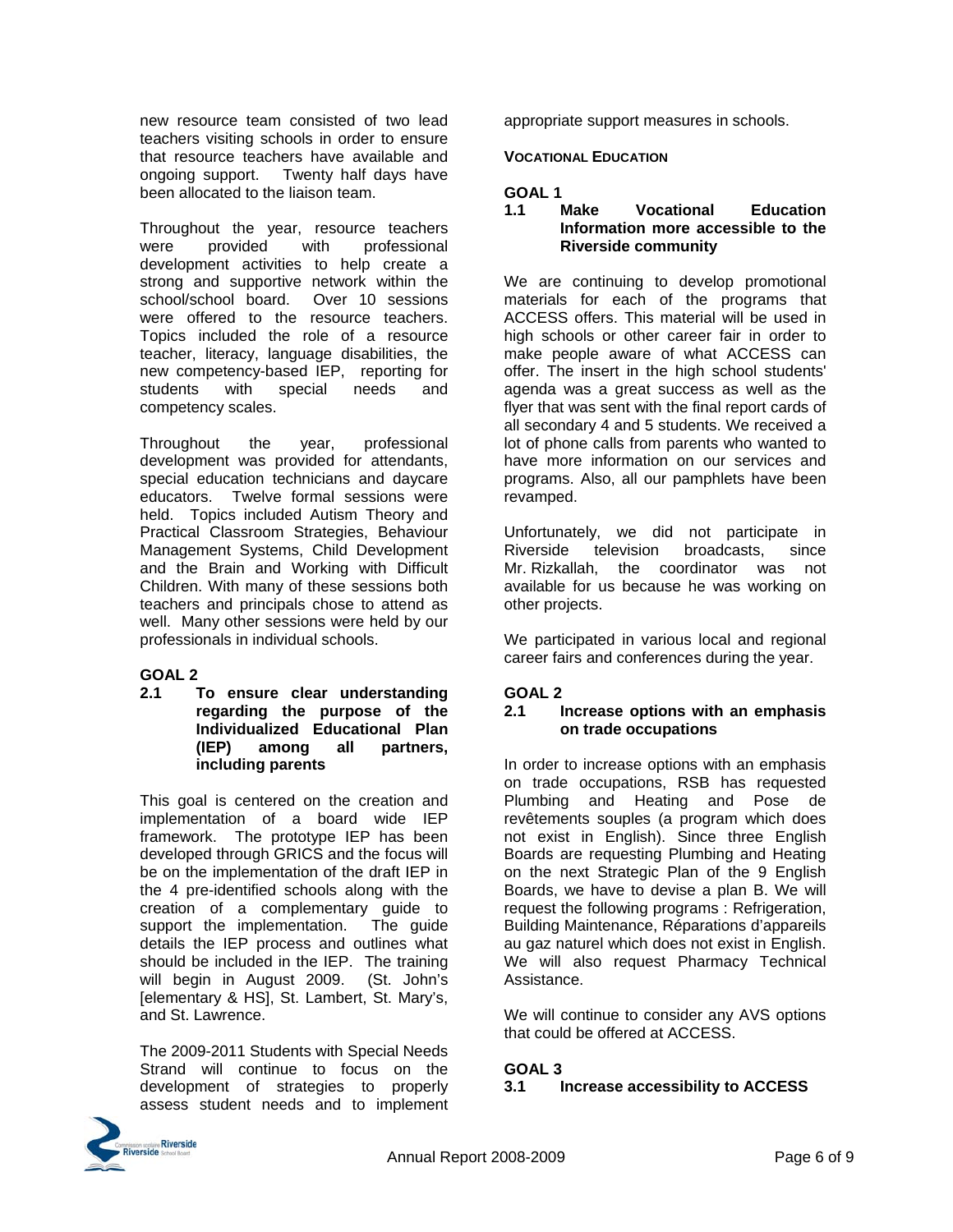A new two-way transportation service will be offered as of September 2009 with New Frontiers School Board, Champlain College and Riverside School Board.

The committee will continue to work on the feasibility of offering a shuttle bus service from RSB high schools to ACCESS.

#### **GOAL 4**

**4.1 Increase accessibility to vocational options for students who do not have the necessary prerequisites at Secondary 3**

ACCESS is now offering Secondary 2 and 3 in both Math and English. For French, the number of registrations did not allow us to offer this option. The committee will continue to explore any other possibilities that could be done.

## **What do Commissioners do?**

Quebec School boards help shape the future of local communities by governing the education of young people. The provincial government, through the minister of Education, grants school boards the independent authority to make decisions regarding the direction and quality of local public education. Accountability to the public is entrenched through the election of local school board commissioners every four years.

A key responsibility for commissioners is to stay in touch with community stakeholders so that they understand, and reflect in their decision-making, what all citizens value and want from their local public schools. It's important to note that commissioners represent all the schools, neighbourhoods and communities within the school board. They make decisions based on the needs of the entire jurisdiction.

## **RSB Commissioners**

| <b>Name</b>                                       | <b>Telephone</b> | <b>District</b> |
|---------------------------------------------------|------------------|-----------------|
| Moira Bell, Chair                                 | 450-465-5593     | 9               |
| <b>Fernand Blais</b>                              | 450-670-0163     | 1               |
| Ken Cameron                                       | 450-465-6020     | $\overline{15}$ |
| Anna Capobianco                                   | 450-714-1525     | $\overline{2}$  |
| <b>Michael Cloutier</b>                           | 450-447-6178     | 5               |
| <b>Lesley Cuffling</b>                            | 450-671-4535     | 10              |
| Pierre D'Avignon                                  | 450-346-1875     | 19              |
| <b>Henriette Dumont</b>                           | 450-656-6174     | $\overline{7}$  |
| Donna Gareau                                      | 450-635-6484     | $\overline{17}$ |
| <b>Margaret Gour</b>                              | 450-496-1807     | $\overline{14}$ |
| Dominic Guerriero                                 | 450-635-8363     | 18              |
| D. Horrocks, Vice-Chair                           | 450-672-4897     | 16              |
| Dan Lamoureux                                     | 450-445-0420     | $\overline{12}$ |
| Michel L'Heureux                                  | 450-653-4287     | 4               |
| Pamela Morrison                                   | 450-467-5582     | 3               |
| <b>Nina Nichols</b>                               | 450-676-1483     | 6               |
| Susan Rasmussen                                   | 450-465-4602     | 11              |
| Gustavo Sastre                                    | 450-742-3342     | 13              |
| Dawn Smith                                        | 450-651-5544     | 8               |
| <b>Parent Commissioners</b>                       |                  |                 |
|                                                   | 450-359-9144     |                 |
| P. Chouinard, Elementary<br>D. Copeman, Secondary | 450-632-9382     |                 |

## **Ethics Complaints**

**No complaints were made in 2008-2009. To consult By-Law 2: Code of Ethics and Professional Conduct for Commissioners, click on the following link:** 

**By-Law 2: Code of Ethics and Professional Conduct for Commissioners**

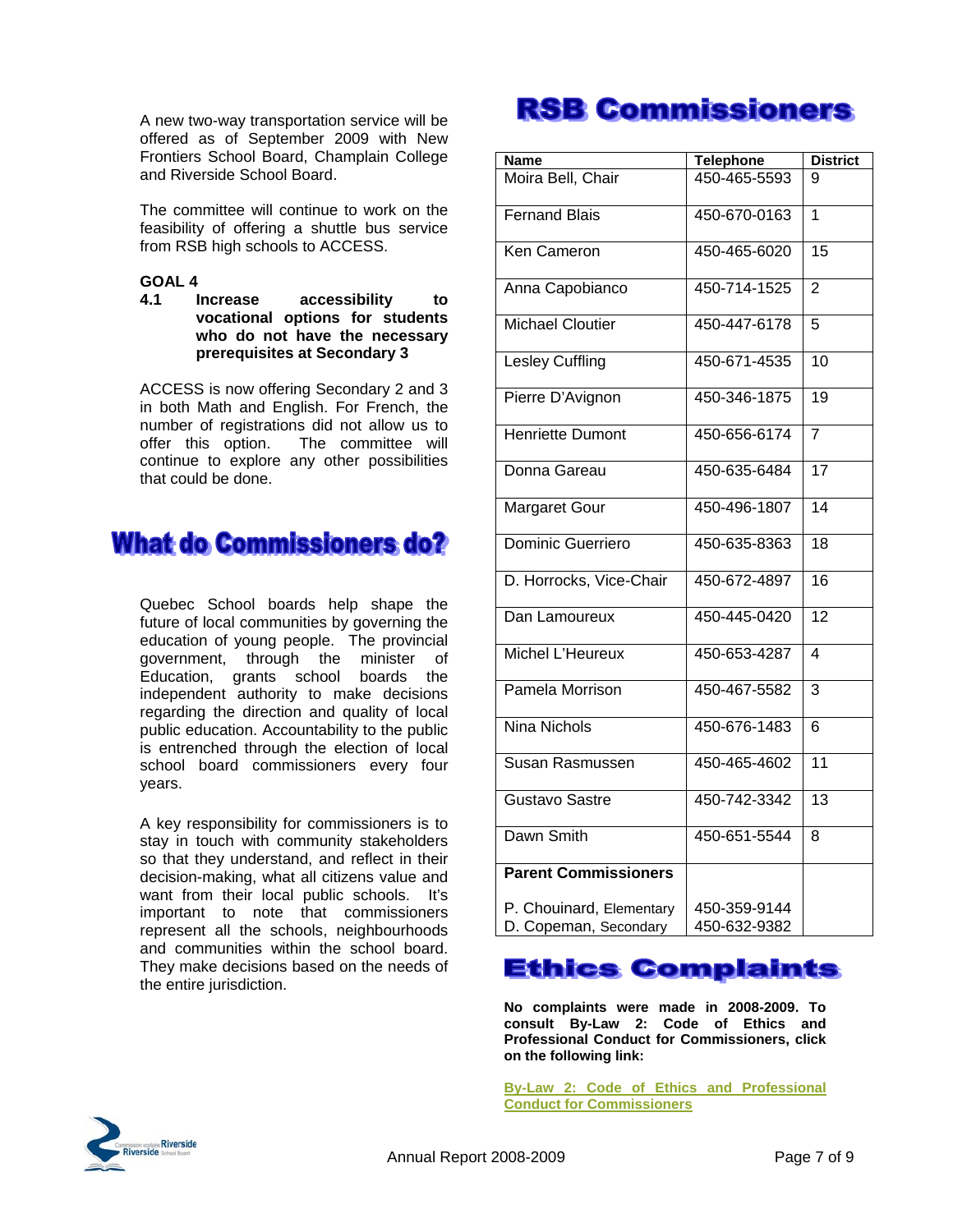## *COMMISSION SCOLAIRE RIVERSIDE SCHOOL BOARD*

### **AVIS PUBLIC / PUBLIC NOTICE**

Avis public est donné, par les présentes, que les états financiers 2008-2009 de la Commission scolaire Riverside seront déposés à la séance régulière du Conseil des commissions qui se tiendra au 7445 chemin Chambly à St-Hubert, Province de Québec, le 15 décembre 2009.

Public notice is hereby given that the 2008-2009 Financial Statements of the Riverside School Board will be deposited at a regular meeting of the Council of Commissioners to be held at 7445 Chemin Chambly in St-Hubert, Province of Québec, on December 15th, 2009.

#### **BILAN AU 30 JUIN 2009 BALANCE SHEET AS AT JUNE 30, 2009**

| <b>ACTIFS FINANCIERS</b>                    |                  | <b>NON FINANCIAL ASSETS</b>             |
|---------------------------------------------|------------------|-----------------------------------------|
| Encaisse                                    | 1,377,193 \$     | Cash                                    |
| Subventions à recevoir                      | 7,732,102 \$     | Grants receivable                       |
| Taxes à recevoir                            | 1,402,797 \$     | Taxes receivable                        |
| Comptes débiteurs                           | 4,966,316 \$     | Accounts receivable                     |
| Inventaires                                 | 64,288 \$        | <b>Stock</b>                            |
| <b>TOTAL des ACTIFS FINANCIERS</b>          | 15,542,696 \$    | <b>TOTAL of FINANCIAL ASSETS</b>        |
| <b>PASSIF</b>                               |                  | <b>LIABILITIES</b>                      |
| Emprunts de banque                          | 10,240,000 \$    | <b>Bank demand loans</b>                |
| Comptes créditeurs et courus à payer        | 11,037,705 \$    | Accounts payable & Accrued liabilities  |
| Emprunt à long terme à la charge du MELS.   | 45,363,000 \$    | Long term loan subject to a grant       |
| Emprunt à long terme à la charge de la c.s. | 2,865,355 \$     | Long-term loan assumed by the board     |
| Revenus reportés                            | 3,403,654 \$     | Deferred revenues                       |
| Autres passifs et Provision pour bénéfices  |                  | Other liabilities and reserve for futur |
| futurs                                      | 5,331,095 \$     | benefits                                |
| <b>TOTAL des PASSIFS</b>                    | 78,240,809 \$    | <b>TOTAL of LIABILITIES</b>             |
| <b>ACTIFS FINANCIERS NETS (DETTE NETTE)</b> | $-62,698,113$ \$ | <b>NET FINANCIAL ASSET (DEBT)</b>       |
| <b>ACTIFS NON FINANCIERS</b>                |                  | <b>NON FINANCIAL ASSETS</b>             |
| Immobilisations corporelles                 | 62,263,528 \$    | <b>Fixed assets</b>                     |
| Frais payés d'avance                        | 1,334,052 \$     | Prepaid expenses                        |
| <b>TOTAL des ACTIFS NON FINANCIERS</b>      | 63,597,580 \$    | <b>TOTAL of NON FINANCIAL ASSET</b>     |
| <b>SURPLUS ACCUMULÉ</b>                     | 899,467\$        | <b>CUMULATIVE SURPLUSES</b>             |
| <b>REVENUS</b>                              |                  | <b>REVENUES</b>                         |
| <b>Subventions</b>                          | 74,615,064 \$    | Grants                                  |
| Imposition foncière                         | 12,102,584 \$    | School taxes                            |
| Autres                                      | 8,985,418 \$     | Others                                  |
| <b>TOTAL</b>                                | 95,703,066 \$    | <b>TOTAL</b>                            |
|                                             |                  |                                         |